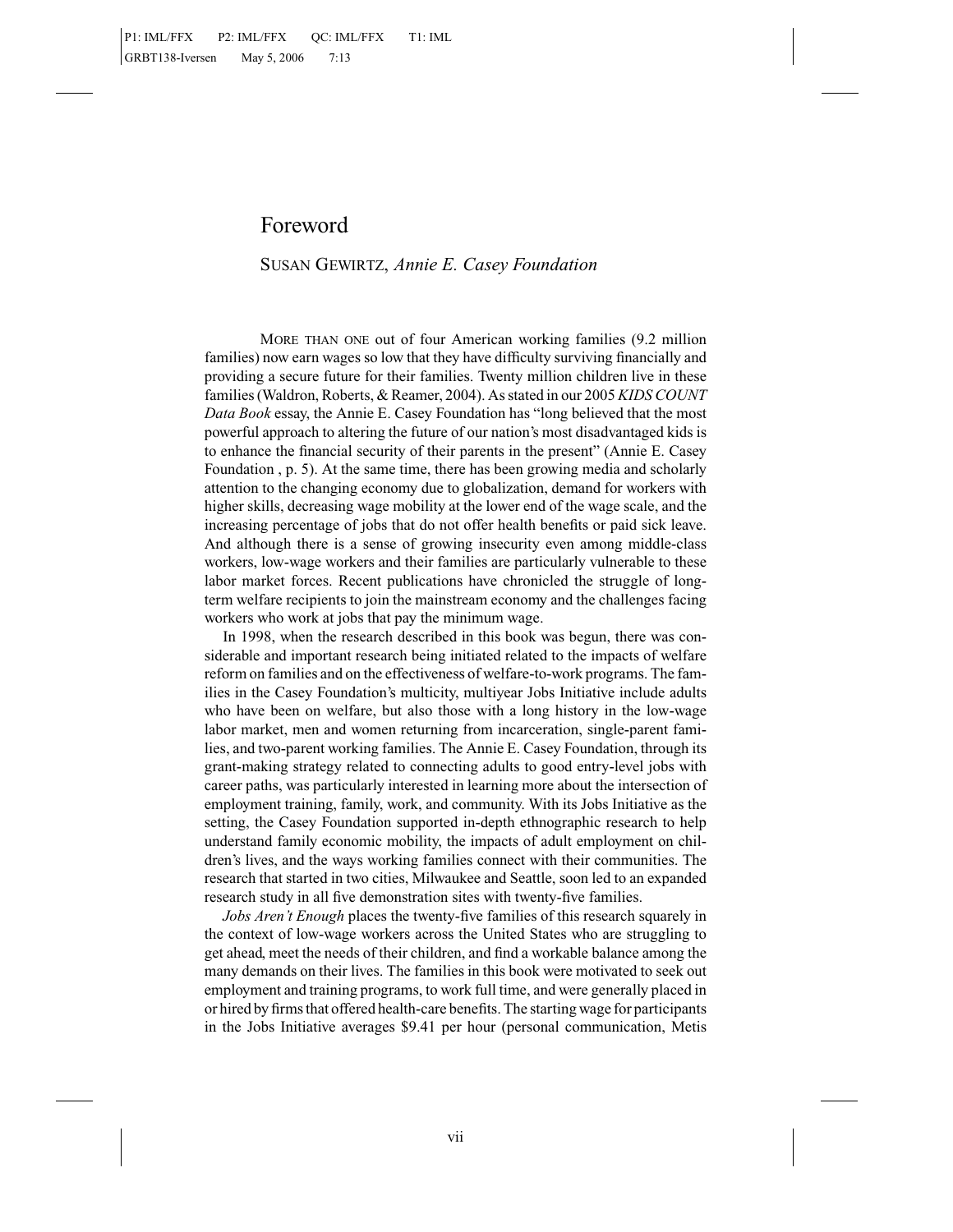Associates, May 2005), thus placing their wages above welfare leavers whose median hourly wage is \$8.06 (Loprest, 2003) and well above the earnings of minimum-wage workers.

By examining the lives of these low-wage working families, this research illustrates the particular vulnerabilities of families whose earnings begin to make them ineligible for critical work supports such as child-care subsidies and government provided health-care benefits. It also demonstrates the tenuousness of their employment as they lose good paying jobs in sectors such as manufacturing during the 2001 recession or see their wages reduced through reduced work hours and overtime. Although in some ways and for some periods of time a few steps above America's lowest paid workers, these families are just like the 9.2 million working families struggling to make ends meet and to provide a secure future for their children. They are in similar jobs, their children are in struggling schools, and their families provide both support and added financial burdens. This research clearly demonstrates the challenges that all workers in low-paying jobs face in moving toward family economic stability.

Rooted in five years of in-depth ethnographic research, *Jobs Aren't Enough* offers important lessons and a theoretical framework for workforce development professionals, students planning to enter the related fields of sociology, urban studies, social work, economics and political science, and for decision makers who can influence the policies and practices affecting low-wage working families. The framework offers readers a view that looks beyond simple notions of blaming low-wage workers for their failure to rise to the middle class and the equally flawed thinking that places all responsibility on society and government policies. Taking a more complex view based on rich data, *Jobs Aren't Enough* urges us to think about how the family as a whole intersects with the critical institutions that can either aid or hinder the achievement of family economic success. In this analysis firms, schools, workforce development programs, families, community supports, and public policy all play an important role and need to be understood individually and as they relate to one another as a first step in helping families move toward stronger financial futures.

This research sheds new light on the challenges facing workers in low-wage jobs and provides analysis relevant to practitioners, policymakers, and researchers committed to addressing the problems of urban poverty. The family stories, for example, reveal the existence of a "life-stage mismatch," by which well-meaning and well-designed workforce programs may place individuals into good paying entry level jobs in physically demanding occupations that might not be a good fit for a forty-year-old with health problems, family responsibilities, and time constraints in moving up the career ladder. *Jobs Aren't Enough* also highlights the impact depression has on job seekers' performance in training and at work and how employment with adequate wages and the availability of ongoing work supports may reduce those symptoms. The research also demonstrates a greater need to focus on career management and reemployment services. Career mobility is becoming increasingly difficult for low-wage earners, and for even those workers who may start in a good job in a sector with strong wages and benefits, this analysis suggests that their ability to translate this opportunity into a clear upward pathway is not automatic or guaranteed. It is worth noting, however, that despite the multiple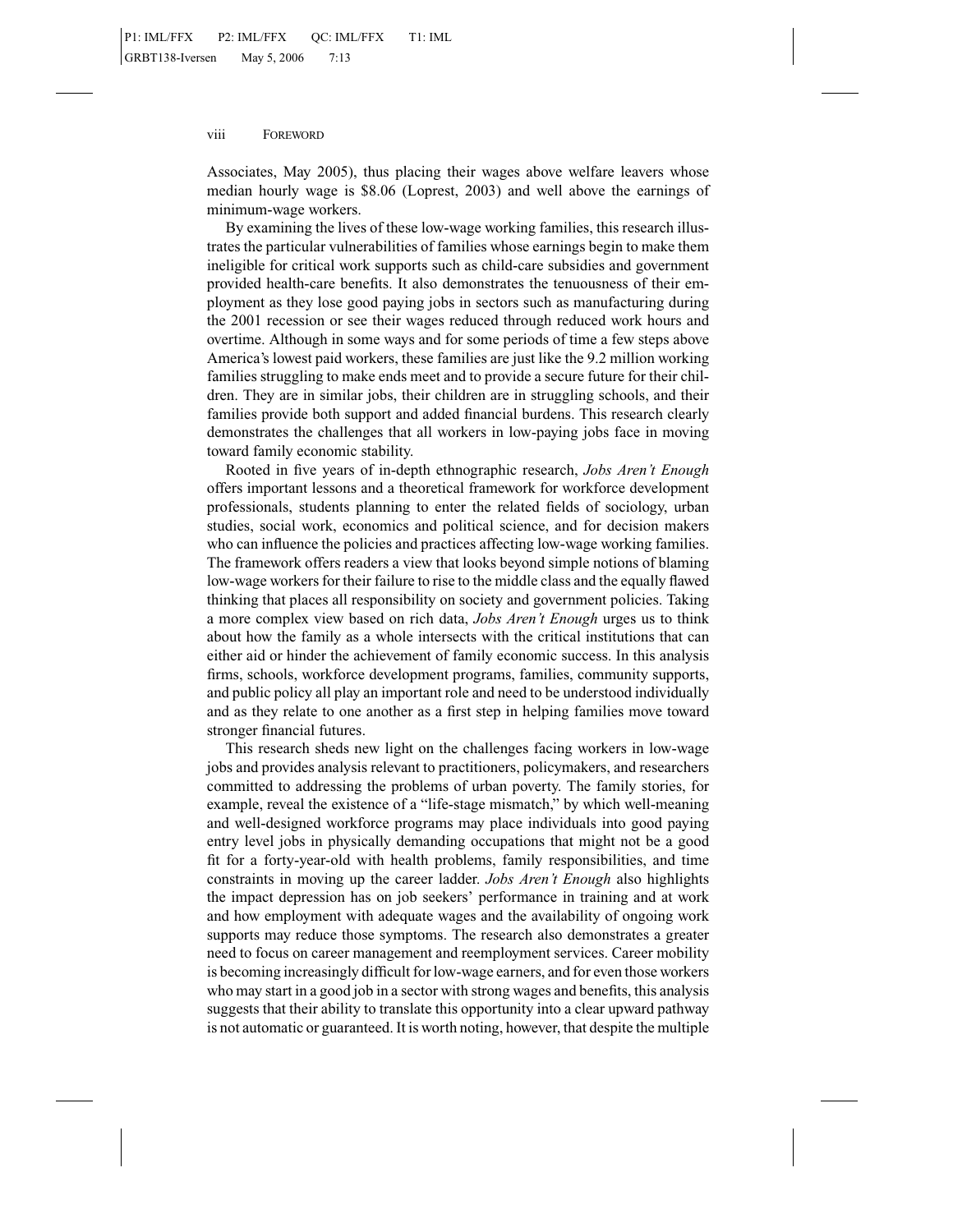challenges facing these twenty-five families, over a three-year period their incomes show an 18 percent increase on average over their initial post-training wages, three times the average 6 percent gain reported for other low-income earners (Andersson, Holzer,  $&$  Lane, 2005). Yet as the stories behind the numbers suggest, these wages are not high and steady enough to guarantee family economic mobility.

It is clear that for many families it will be necessary to combine human capital strategies with publicly funded work supports such as the Earned Income Tax Credit, food stamps, and health-care and child-care benefits. The families in *Jobs Aren't Enough* vividly illustrate the difference these benefits can make for a struggling family and the consequences for adults and children when these benefits are removed as earnings increase. In fact, these families are particularly vulnerable to the loss of work-supporting benefits as wages fluctuate due to reductions in overtime, during short gaps in employment, and as income rises just above eligibility levels. This research also adds nuance to recent findings that suggest positive benefits for younger children when their parents are working and income is increased. The family stories described here demonstrate that although work, which brings increased earnings and positive adult role models, can have a favorable influence on family functioning and child outcomes, children are very much affected by the ups and downs of parents' work and instability in family income. Furthermore, as working parents put in overtime and pursue educational and training opportunities to further their career mobility, time with children may be sacrificed. The interactions or noninteractions among social institutions are most palpable as families try to balance work, child care, school, and time with family.

*Jobs Aren't Enough* presents a theoretical framework that urges readers to look beyond the individual institutions of family, school, workforce development, firms, and policy, and to understand how these relate to each other. It also suggests that we already know a great deal about approaches that work and have the potential to increase family economic opportunity. For example, we know that good paying jobs and benefits matter and that publicly supported work supports make a real difference for adults and their children. We also know that effective workforce development efforts require partnerships among employers, community-based organizations, the public sector, and educational institutions. The great challenge therefore is whether we can create the public will to implement the policies and practices that can assist the growing numbers of American families who work and want to provide for their families but are still unable to move out of poverty.

#### REFERENCES

- Andersson, R., Holzer, H. J., & Lane, J. I. (2005). *Moving up or moving on: Who advances in the low-wage labor market?* New York: Russell Sage Foundation.
- Annie E. Casey Foundation. (2005). *Kids count data book 2005*. Baltimore, MD: Author.
- Loprest, P. J. (2003). *Fewer welfare leavers employed in weak economy*. Washington, DC: Urban Institute.
- Waldron, T., Roberts, B., & Reamer, A. (2004). *Working hard, falling short: America's working families and the pursuit of economic security*. Baltimore, MD: Annie E. Casey Foundation.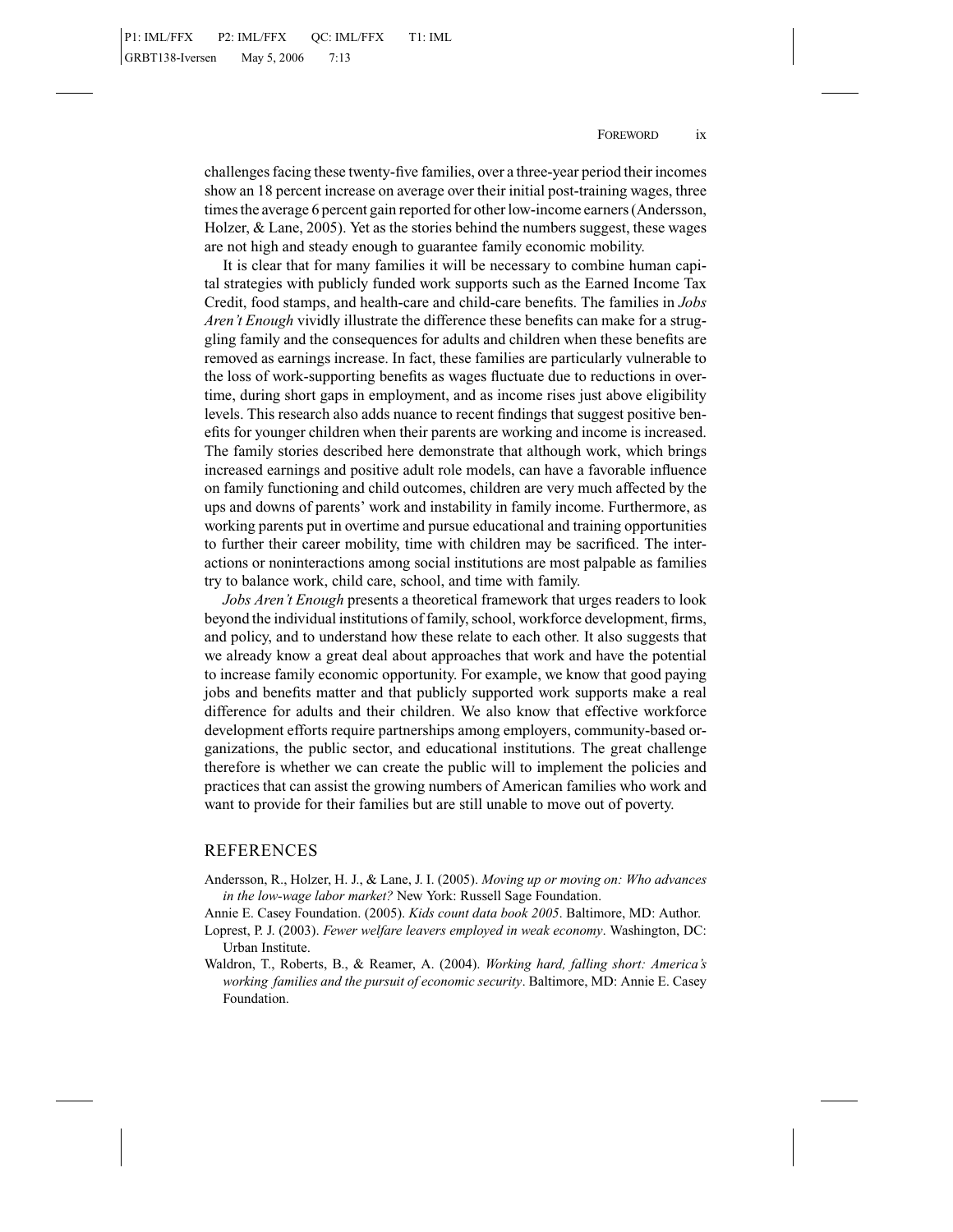# 1 Are Jobs Enough for Economic Mobility?

### THE STORY

Twenty-five parents, their fifteen spouses or partners, and their sixty-six children in Philadelphia, Milwaukee, New Orleans, St. Louis, and Seattle let us share their lives from the late 1990s to mid-2003 to learn about low-income families and economic mobility. During this time we also talk with and observe at least one thousand auxiliaries associated with the families' mobility efforts. Through these contacts we learn that the families' attempts to move up economically through work both mesh and clash with the characteristics and conditions they encounter in workforce development programs and systems, firms, children's schools, and public policy.

The story begins with the families. Over the years, the families' infants enter child care and preschool, their preschool children progress to elementary school, their elementary-age children move up to middle school, their teenagers enter or complete high school, and new babies are born. The parents go to their children's basketball games, concerts, school conferences, and special education meetings. They go to the grocery, to the laundromat, to grandparents, to neighbors, to community centers, and to church. They tend to children with asthma, developmental delays, and school performance problems. They take children to doctors, go to doctors themselves, and worry about aging parents. The parents read to their children; the children read to their parents. The parents help with math homework and oversee school projects. They counsel children about conflicts with peers and give birthday parties.

At the same time the parents move up, down, and laterally in their jobs. Some take courses after work hours to try to upgrade their positions. Others wish they could. On the job they commune with coworkers, strive to get along with supervisors, and worry about how to make more money. They work overtime, get second or third jobs, and survive—at times relatively well and at other times barely on sometimes-rising, sometimes-falling, but generally too-low wages. Many "do without" to provide enriching after-school or summer activities for their children and wish they could afford home computers and build assets and savings. Some make progress on these goals, but many do not no matter how hard they try. They make decisions they later question and mistakes they later rue about work, parenting, job training, and expenditures.

In many ways these families are like most other families in the United States, but they are different at the same time. In the richest large country in the world, they work full time year round, but they still do not earn enough to support their families. In this they are like one out of four other families in twenty-first-century America (Waldron, Roberts, & Reamer, 2004), most of whom work at full-time jobs that keep the country running but do not pay living wages.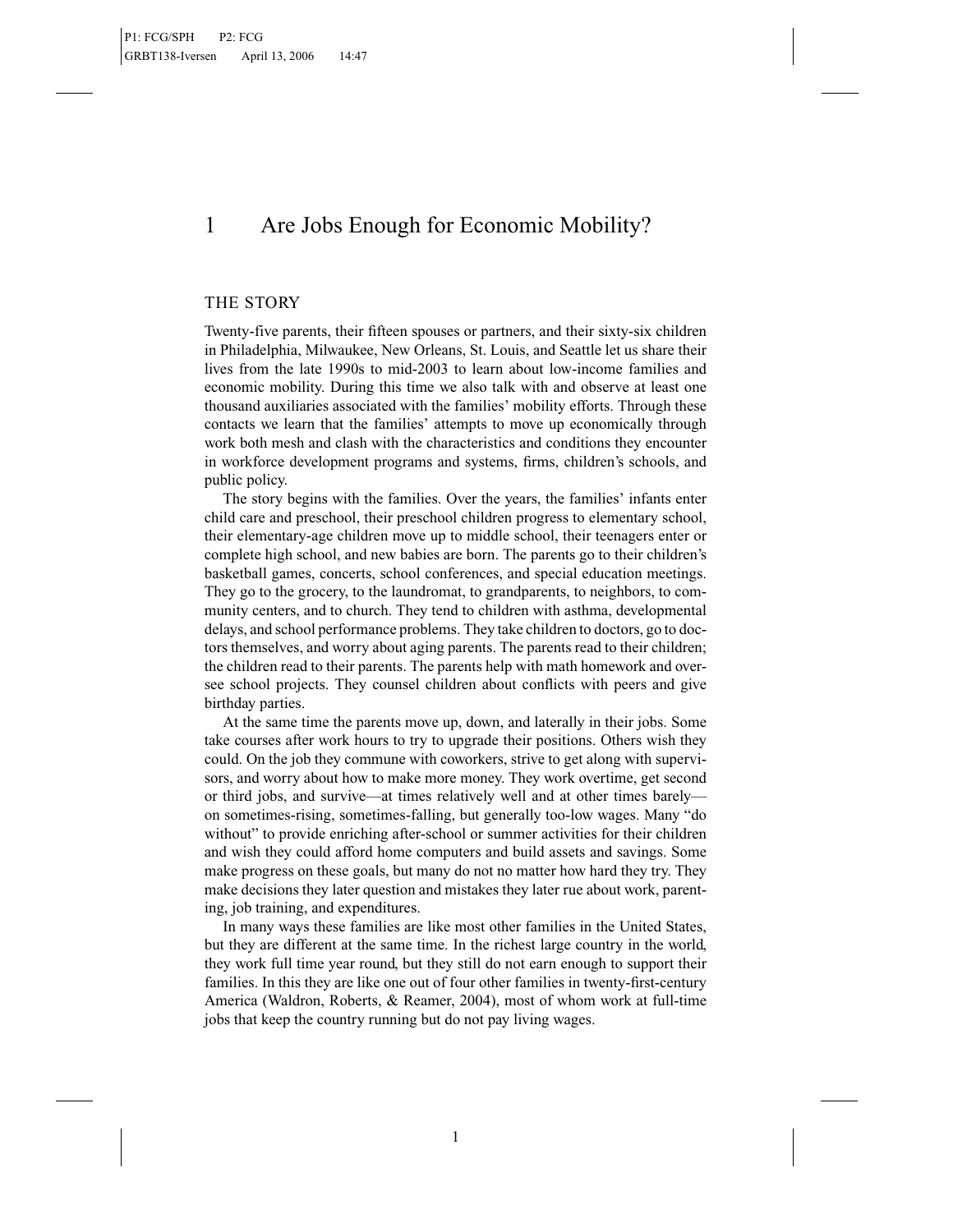Spending their childhoods and teen years in impoverished urban neighborhoods means that many of the parents receive too little education and have too few skills for today's jobs (Holzer, 1996). Most of their underfinanced, embattled urban schools yield poor-quality education, and their high school diplomas translate into eighth-grade reading level at best. These schools often fail to diagnose their learning disabilities or identify family problems that influence their dropping out of high school. Some complete their education in a foreign country, in one case a four-year college degree, to find that American firms do not recognize these accomplishments. Many seek vocational training in for-profit institutes that does not lead to a job and leaves them in debt. Policy prohibitions about debt then disqualify them from further education funding.

Other parents are immigrants and political refugees from war-torn countries who find that their new communities offer few acculturation or language services. This lack of services leaves them ill-equipped to navigate the dangers of low-level jobs, the medical system, and community programs for their children. Still other parents grow up in families who suffer from substance abuse, mental health problems, or domestic violence. Some struggle with bouts of depression themselves, which may result in alternating welfare and low-paid work. A few parents make serious mistakes in their youth or young adulthood, such as selling or taking drugs. Whether the cause is perceiving or experiencing few legitimate opportunities in the labor market or simply making wrong choices, they spend time in prison or rehabilitation facilities to compensate for these wrongs. Rehabilitation notwithstanding, felony incarceration may block or limit their access to housing subsidies, financial aid, and other opportunities that they need to move ahead.

At the same time, the parents, and indirectly their children, contend with a labor market that relies increasingly on contingent labor and with firms that offer inadequate wages and limited or too costly nonwage benefits, like health insurance. Despite the fact that the families contribute to the national well-being through production and taxes, they live in a country that denies subsidy assistance to many immigrants and refugees, disproportionately incarcerates African Americans and Hispanics, and puts time and allotment limits on transitional public assistance. Without adequate wages, benefits, and work supports, past history and current social and labor market conditions intersect to limit the families' economic mobility in a country that prides itself on meritocracy, a "second chance" after rehabilitation, and opportunity for all.

The story continues with the auxiliary contacts who further illustrate that economic mobility is highly complex. We learn this from instructors, administrators, and colleagues in the families' education and job training programs and institutions, often attending classes alongside the key parents<sup>1</sup> and following them as they navigate training, jobs, and family responsibilities. We learn this from neighbors, friends, extended family, faith leaders, human service workers, civic leaders, and policymakers in the families' neighborhoods and cities and observe how these varied community actors aid or constrain family economic mobility. We learn this from coworkers, managers, supervisors, CEOs, and labor leaders at the families' seventy-four firms as we accompany the parents through their work days and overnight shifts. We learn this from over 120 days spent with teachers,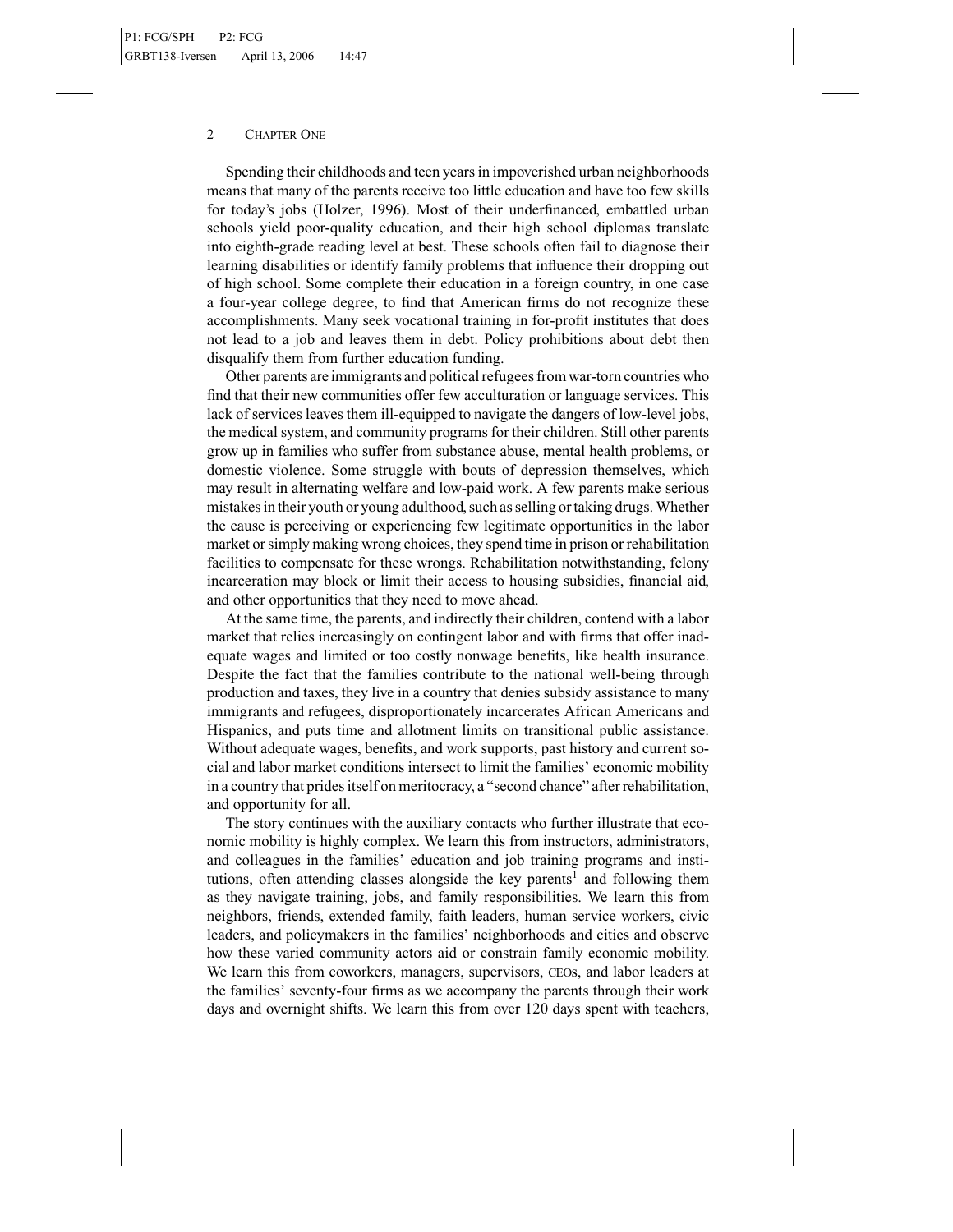administrators, and students in the children's child-care facilities, preschools, and elementary and secondary schools, observing how children and faculty alike learn and simultaneously cope with impoverished and embattled environments.

The fact that these families identify labor market, education, and public policy institutions that do not but *could* facilitate mobility is a significant impetus for this book. In short, *Jobs Aren't Enough* argues that multiple social institutions influence contemporary economic mobility: in particular, the traditional institutions of the family and the labor market (firms) as they intersect with the institutions of education (public schools and workforce development) and public policy. As such this book is an exposé of *intersections*—their presence and more often their absence in the world of public beliefs about human and institutional behaviors and policy solutions to human and institutional problems that exist in the form of contained, unconnected silos. We focus here on intersections *between* the institution of the family and other social institutions as well as on intersections *among* these institutions in different forms, intensities, and geographies.

We note at the outset that our research in New Orleans took place before Hurricane Katrina wreaked its havoc on the city and its surrounds. We address the particular implications of this disaster for the New Orleans families in the Afterword.

## WHAT DO WE MEAN BY FAMILY, ECONOMIC MOBILITY, INSTITUTIONS, LOW INCOME, AND THE CONTEXT OF CAPITALISM?

First, we define family, economic mobility, institutions, and low income as used in this book. We then briefly discuss the economic system of capitalism as the context for the old mobility experiences of the families and institutions here and as the potential context for a new economic mobility.

#### FAMILY

Definitions and conceptualizations of "family" range from a strict view of biologically or adoptively related parents and children residing together to a constructionist view of whomever one considers "family" is family. In this book we tend toward the latter definition, privileging the way in which the respondents define their family constellation in their particular emotional, economic, spatial, and meaning-centered contexts. We also conceptualize family as "a social group, and social institution, with an identifiable structure based on positions and interactions among people who occupy those positions" (Gelles & Levine, 1999, p. 405). As such, families are agents of socialization and cultural reproduction: in effect, navigational vehicles for older and younger members alike. More broadly, we conceptualize all persons as "familied," meaning that every person's life holds others who are significant to them along the dimensions of structure and meaning that influence daily work, decisions, and social being.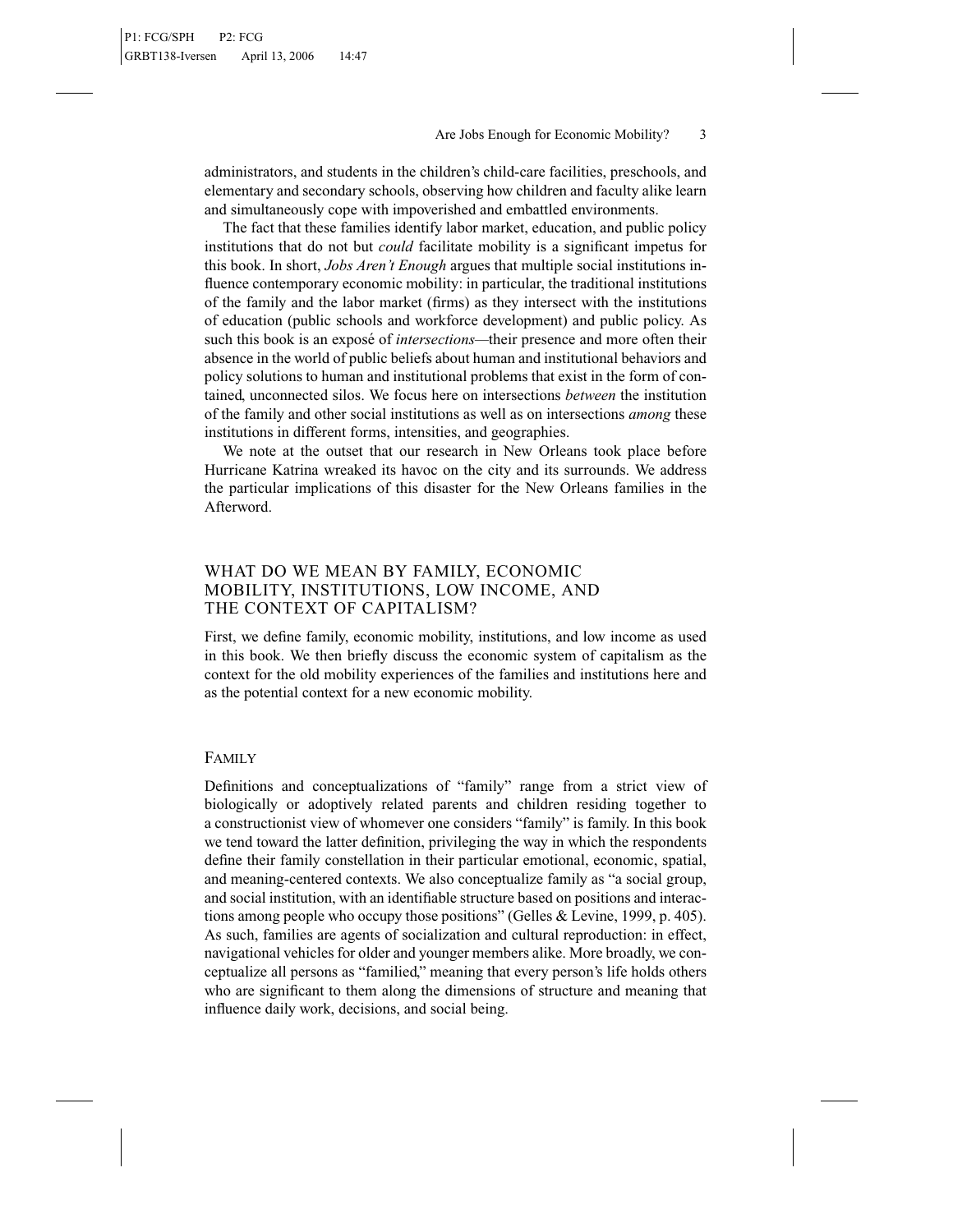#### ECONOMIC MOBILITY

By "economic mobility," which we call either mobility or economic mobility, we refer specifically to the phenomenon of moving forward financially through wage work. "Labor mobility" is the term commonly used in economics for how people move between jobs and occupations. "Social mobility" and "occupational mobility" are the terms commonly used in sociology (Breiger, 1990; Granovetter, 1995). We use the term economic mobility for several reasons. First, our concern is with the ability of low-earning parents to support their families through wage income, defined by the Census Bureau as "money income before taxes, exclusive of noncash benefits and employer-provided fringe benefits" (DeNavas-Walt, Proctor, & Mills, 2004, p. 1). For our purposes, social mobility is too closely aligned with social status, class, and systems of occupational ranking, and labor mobility focuses on individual workers, not on workers as parents or members of families. Second, economic mobility suggests an emphasis on the worker–family labor market interface and is thus more descriptive of our inquiry than is occupational mobility which addresses prestige criteria that are not relevant here. Economic mobility is also more consistent with the theoretical heritage of economic sociology which is the body of theory we draw upon and aim to extend.

Mobility has generally been viewed and explored as a microeconomic phenomenon; however we argue that mobility is both micro- and macroeconomic. In Weberian terms, we look at economically conditioned phenomena, those that partly—but only partly—can be explained through the influence of economic factors, and economically relevant phenomena, those that are not economic in themselves, but that influence economic phenomena (Weber, 1904/1949, p. 65). Historic examinations of "family" mobility focus on intergenerational patterns (Blau & Duncan, 1967), whereas more recent ones have begun to look at intragenerational patterns (Warren, Hauser, & Sheridan, 2002). Our focus on the family as a *generational institutional unit* affords exploration of the dynamic intersections within families as well as between families and other social institutions—intersections that have both intra- and intergenerational implications for economic mobility.

#### **INSTITUTIONS**

Although some might call the spheres of family, education, firms, and the state systems, we characterize them as social institutions. So doing we draw attention to the fact that institutions have structure. All involve aspects of authority and loyalty and are constituted and molded by policies and laws. All thus inherently intersect with one another, even if bureaucracies and funding streams do not acknowledge or attend to these intersections. In Brinton and Nee's (1998, p. 8) definition, institutions are "webs of interrelated rules and norms—formal and informal—that govern social relationships." In contrast, systems are contained entities that form a unity or organic whole in which the "relationships and interactions between elements explain the behavior of the whole" (Grint, 1991, p. 137). From a systems perspective, variation rests within rather than between, which tends to result in deterministic conceptions and atomistic silos. From a social institution perspective, variation occurs dynamically in the nexuses of the intersecting components.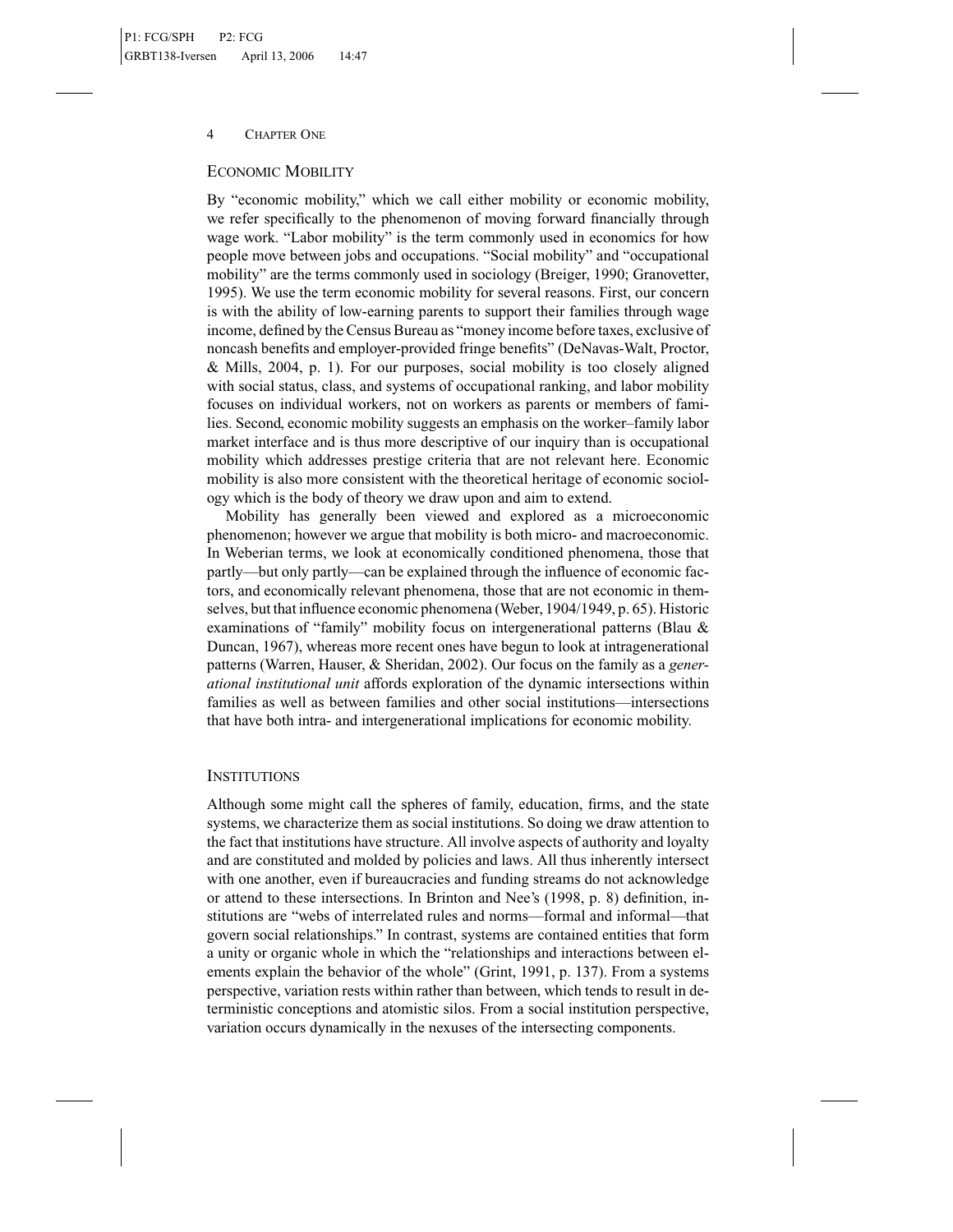#### LOW INCOME

In the United States, wage and salary earnings are the primary source of income for many families (McCall, 2000), particularly those like the ones in this book. However, definitions of "low income" vary and the term is often used synonymously with the term "working poor" (Gitterman, Howard, & Cotton, 2003). Briefly here, as we discuss this at length in Chapter 6, the most common metric used to define low income is 100 percent of the federal poverty level (FPL)—commonly called the poverty line, even though many scholars and policymakers view 200 percent of the poverty level as the minimum income that families need to meet their basic needs (Waldron, Roberts, & Reamer 2004). Others define low income more generously in terms of the median national income (Gitterman, Howard, & Cotton, 2003), which at \$44,686 in 2004 dollars (Fronczek, 2005) is the equivalent of about 300% FPL. Still others assess income adequacy in terms of an alternative poverty metric such as the Self-Sufficiency Standard (Pearce, 2000, 2001; Wider Opportunities for Women, 2001, 2004).

We explicitly focus on wage income alone in the discussion of "low income" here, as the dominant metric to assess economic mobility and family well-being over the long run is what a parent can earn. Although transitional subsidies and wage supports mediate low incomes in the short run, we argue that earnings are ultimately the key to economic mobility. Accordingly, *Jobs Aren't Enough* uses what we consider to be a relatively conservative definition of low income—200 percent or less of the federal poverty level—a definition that, if anything, underreports the constraints that millions of working parents confront in their attempts to support their families through work.

For example, according to census analyses for 2004, thirty-seven million Americans live in families with incomes below 100 percent of the poverty level (Cadena & Sallee, 2005). In addition, the number of Americans with low incomes (below 200 percent FPL) increased by seven million between 2000 and 2003 (Ku, Broaddus, & Wachino, 2005), and by an additional 1.6 percent between 2003 and 2004 (Fronczek, 2005). In 2003 about 24.3 percent of Americans, essentially one in every four workers in the labor force, earned less than \$9.04 an hour, which results in an annual income that just reaches 100 percent poverty for a family of four, even working full time year round (Mishel, Bernstein, & Allegretto, 2005). Especially pertinent to the families here, in 2002 more than one in four (27.4 percent) working parents with children in the United States was classified as low income by earning less than 200 percent of the federal poverty threshold (Waldron, Roberts, & Reamer, 2004). From another perspective, more than one in four children living with married parents is considered low income (Koball & Douglas-Hall, 2005). Thus from any vantage point, families with low incomes are widespread across the United States.

#### THE CONTEXT OF CAPITALISM

Although a review of the contested definitions and critiques of capitalist economic and social organization is beyond the purpose and scope of this book (see, e.g., Bowles & Gintis, 1987; Braverman, 1974; Edwards, 1979; Hart, 2005; Lafer, 2002;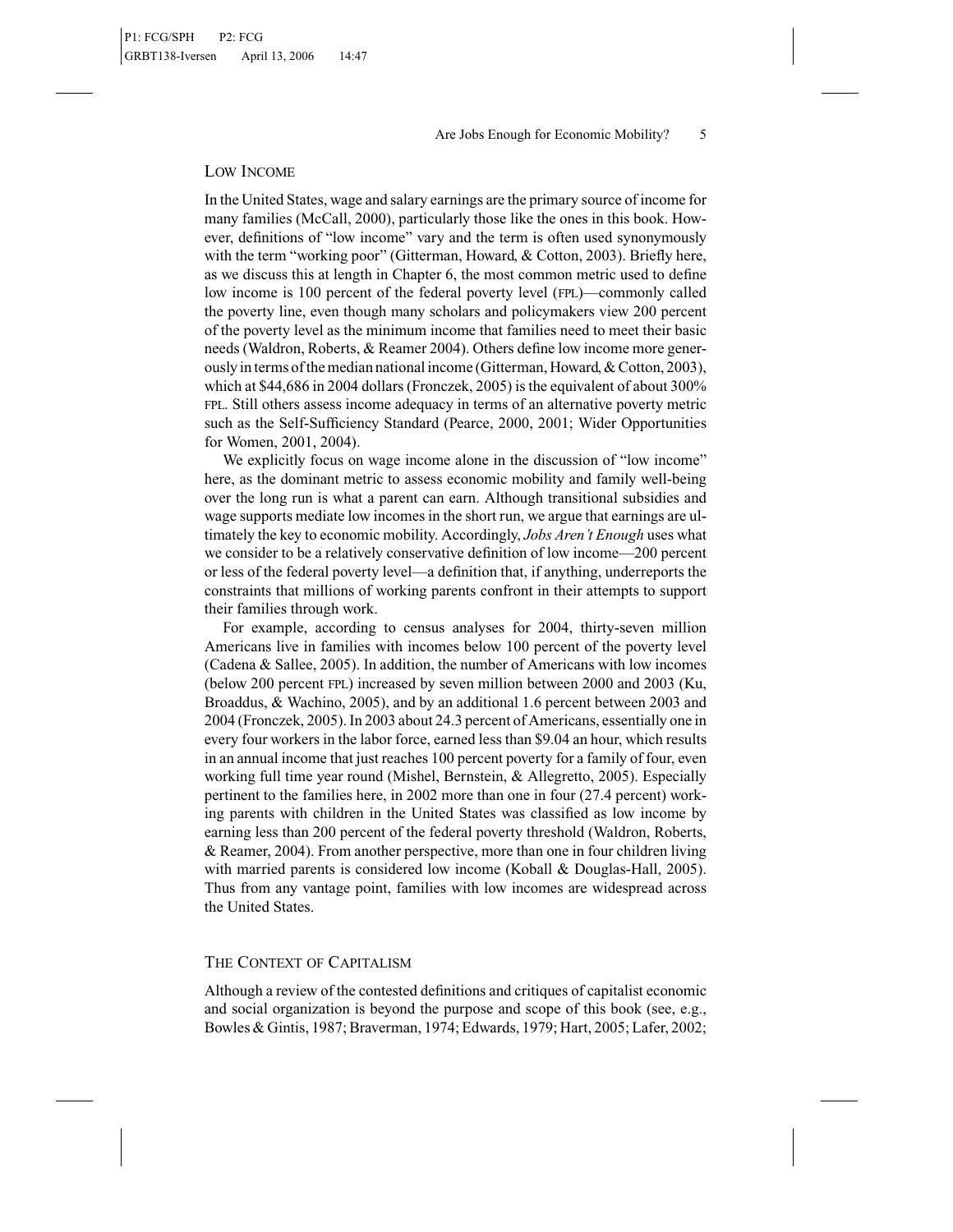Wacquant, 2002), many consider capitalism to be the dominant way of organizing the economy, legally, politically, and socially in today's world (Swedberg, 2003, p. 54). As such, it forms part of the context for the families and other institutions here.

Common definitions of capitalism incorporate some variation of the theme that it constitutes an organization of economic interests that allows for the "pursuit of profit, and forever renewed profit" (Weber, 1904/1949). According to some, the commodification of and control over the labor process by employers under capitalism is the established route to such profit (Edwards, 1979; Marx, 1867/1978). On this view authority, exploitation and power hold sway and profit-making trumps other organizational aspects of firms such as investment in training and reciprocity relations. A contrasting approach to the general nature of capitalism is what Swedberg (2003, p. 57) calls "the economists' traditional definition of the economy as consisting of production, distribution, and exchange." Although all economies involve these three factors, capitalism is distinguished from other economic systems primarily by the fact that distribution is organized as exchange in the market rather than as reciprocity or redistribution. Presciently, in *Economy and Society* Weber (1922/1978) speaks not of a single capitalism but of capitalisms: rational (or modern) capitalism, political capitalism, and what can be termed traditional commercial capitalism. Leicht (2002) echoes this perspective almost a century later in his global perspective on "capitalisms" as do Hall and Soskice (2001) in their discussion of "varieties of capitalism," Esping-Anderson (1990) in his configuration of "three worlds of welfare capitalism," Eisenstadt (1963/1993) in his identification of different "capitalist regimes," and Nee and Swedberg (2005) in their presentation of "the many forms and varieties" of contemporary capitalism.

Although some see capitalism as the cause of all labor market ills, we view capitalism as a social form that is historically based, nondeterministic, thus one in which practices and structures can be altered, at least at micro- and mesolevels of the labor market. Newman (2002, p. 1590) concludes similarly that "reformist struggles over government policies within capitalist states can change the fate of the poor for the better." Fundamentally, institutions are rule-governed social constructions (Nee, 2003); thus we argue, as does Miller (1999, 2003), that greater fairness and cooperation and increased economic mobility are possible through the reconstruction of contemporary labor and other social institutions, even in a market economy. In effect, social and economic relations are processes in perpetual construction and reconstruction, as Braverman (1974) suggests earlier and as Swedberg (2003, p. 63) underscores: "No single form of governance—including the market—is responsible for the way that a national economy works." As Bowles and Gintis (1987, p. xiii) hold, "The view that there is an ineluctable conflict between moral and material incentives, between cooperation and competition, or that one of these modes can operate effectively in the absence of the other, is a quaint and anachronistic aspect of our intellectual heritage. Finally, Heilbroner (1999, p. 320) argues that "Economic vision (here we might add economic sociology) . . . could become the source of an awareness of ways by which a capitalist structure can broaden its motivations, increase its flexibility, and develop its social responsibility."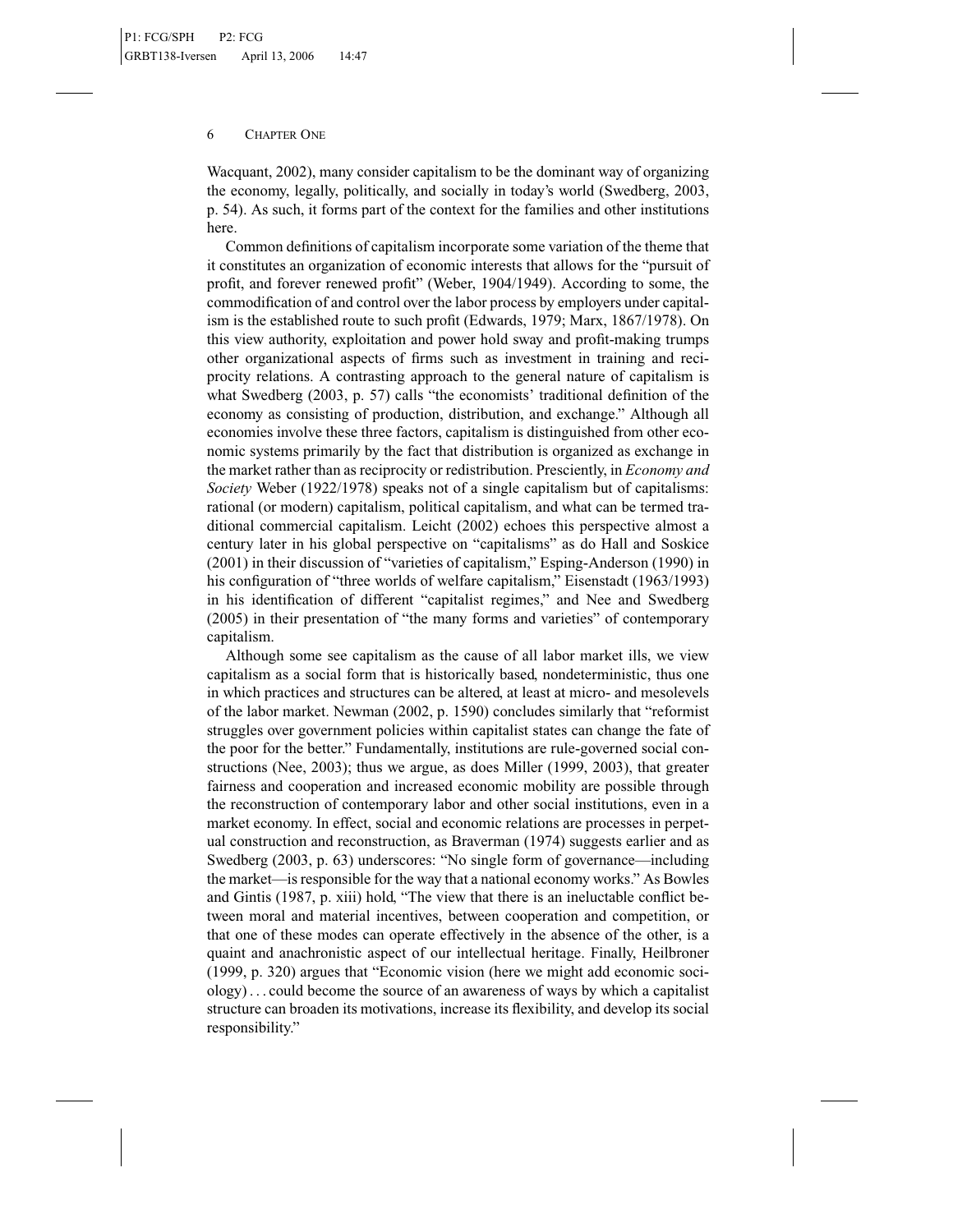In this vein we are intrigued by the notion of an economic system in which *household and profit* matter (Weber, 1922/1978). Although Weber refers to large capitalist households of antiquity in his discussion, we argue that it may be worth reexamining this prioritization with an eye toward householding *and* profit making in contemporary firms. In this construction, household would not refer solely to consumption, as in Weber's formulation and in Aristotle's earlier one (Swedberg, 2005), but to taking joint responsibility for keeping the property (the firm) intact and for allocating profits equally to meet the interests of all the involved social actors. This reformulation is akin to Swedberg's (2003, p. 6) argument that because institutions are "durable amalgamations of interests *and* social relations," analysis of the capitalist economic system must take the interests of both individuals and corporate actors into account (Swedberg, 2004). Hart's (2005, p. xli) similar position is that "By creating a new, more inclusive brand of capitalism, one that incorporates previously excluded voices, concerns, and interests, the corporate sector could be the catalyst for a truly sustainable form of global development—and prosper in the process."

We hold that laws and policies currently upholding the modern economic order *can* be changed, prevailing political standpoints *can* be changed, and social perspectives in current ascendancy *can* be changed. As we discuss further in Chapter 8, however, all require significant change in what we refer to as the "public will."

#### PLAN OF THE BOOK

*Jobs Aren't Enough* is an ethnographic rendition of the experiences of families who are trying to transition from prior economic disadvantage to family-supporting wages through work. Their journeys and our previous work on occupational attainment and workforce development lead us in this initial chapter to question why and how economic mobility is still limited for so many in twenty-first-century America. The immediate context is the lived experience of low-income families trying to move up through work and the daily realities of how they and other social institutions (firms, workforce development, schools, and public policy) intersect to foster or obstruct their mobility goals.

The situation facing us and the families is thus. Scholarly and policy interest in urban poverty in the 1990s and early 2000s is primarily focused on welfare reform, particularly on the assessment of how different types of welfare-to-work programs move single mothers into the labor market, thereby lowering the rolls and costs of public assistance. Little notice is paid to the fact that increasing numbers of *two-parent working families* are poor (Annie E. Casey Foundation, 2001a, 2004). Even though rates of child poverty decrease slightly in the early 2000s, from 43 percent in 2000 to 40 percent in 2001 (Child Trends, 2003), two in five American children remain poor according to the most stringent measure of poverty—at or below 100 percent of the federal poverty line. Similar to other states, Wisconsin reports a 20 percent increase in child poverty between 2000 and 2003 (Dresser & Wright, 2004). Why is this occurring? Why are so many parents unable to support their families through work? This book as a whole implicates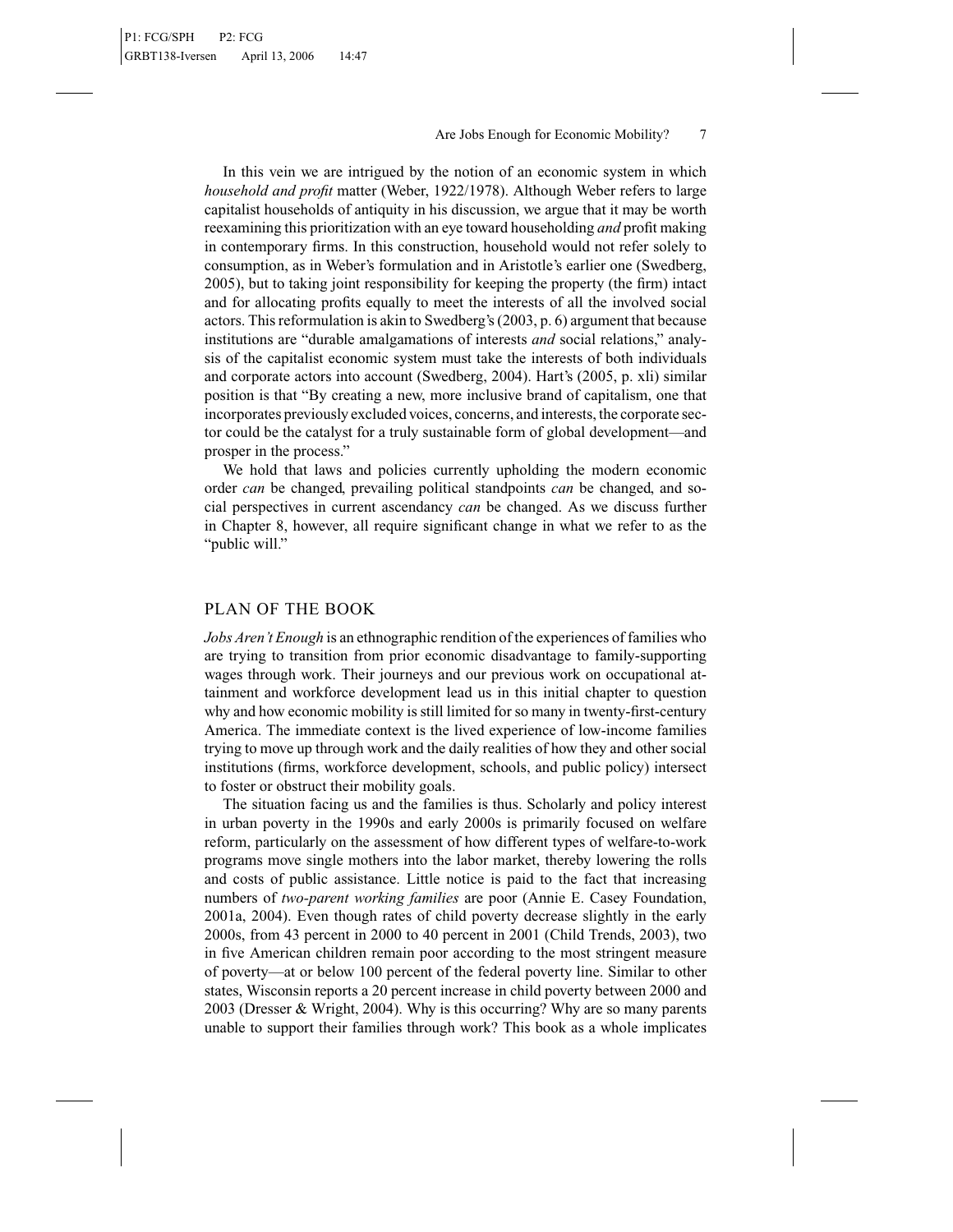multiple intersecting social institutions in the persistent limits to family economic mobility.

The story continues in Chapter 2 with social theory because what the populace thinks, believes, and assumes about economic mobility forms the lattice for the relevant actors, social structures, and practices and policies in organizations and institutions.

## FROM THE OLD TO THE NEW ECONOMIC MOBILITY

Chapter 2 first presents what we call the *old paradigm for economic mobility.* In this paradigm, jobs are the expected way for families to get ahead financially in the United States. Yet by the early 2000s over one in four parents works full time year round but does not earn enough to support his or her family. Explanations for this often split into two poles: the "it's their own fault" view and the "it's society's fault" view.

Holders of the "it's their own fault" view believe that opportunity, meritocracy, and initiative are realities in today's America, thus any deviation from the open terrain of mobility must be the person's fault. In effect these persons are viewed as atomistic, individually or personally responsible actors who are thus classified as the "nondeserving poor." Less extreme holders of the "own fault" view, especially those who remember the Great Depression or the civil rights period of the 1960s, may acknowledge—albeit hesitantly and carefully—that life events outside the control of individuals sometimes happen. The company goes out of business, the father becomes disabled from a work injury, or the mother leaves an abusive partner. These individuals are then classified as the "deserving poor," even though holders of this view still tend to believe that atomistic, responsible actors can overcome these happenstances through initiative if they "just put their minds to it."

Holders of the "it's society's fault" view perceive seismic shifts in the socioeconomic landscape over the past several decades, such as shifts in the structure, practices, and geography of the labor market and firms; shifts in welfare and workforce development policy that curtail eligibility and skill training in favor of rapid job attachment; shifts in how the demography of contemporary workers matches the characteristics of contemporary firms—what we call a *life-stage mismatch* (Iversen, 2002)—and shifts that show increasing rates of child poverty in working households. The most extreme "society's fault" proponents believe that capitalism determines immobility; thus the economic chances of low-income working families cannot improve without radical reconstruction of the country's political economy. The more moderate "society's fault" proponents seek a middle ground between individual and societal responsibility, understanding that people sometimes make mistakes, wrong choices, or face structural conditions such as inadequate housing, poorly funded schools, inadequate wages, or discrimination that constrains or blocks their opportunity or initiative. More moderate proponents are also more likely to believe that the children of poor parents should not be made to suffer for a parent's limitations or for social structural constraints.

These are simplifications of the worldviews of the American populace to be sure, but they suggest the landscape of assumptions, beliefs, and theories that underlies the structure and practices of the contemporary institutions of social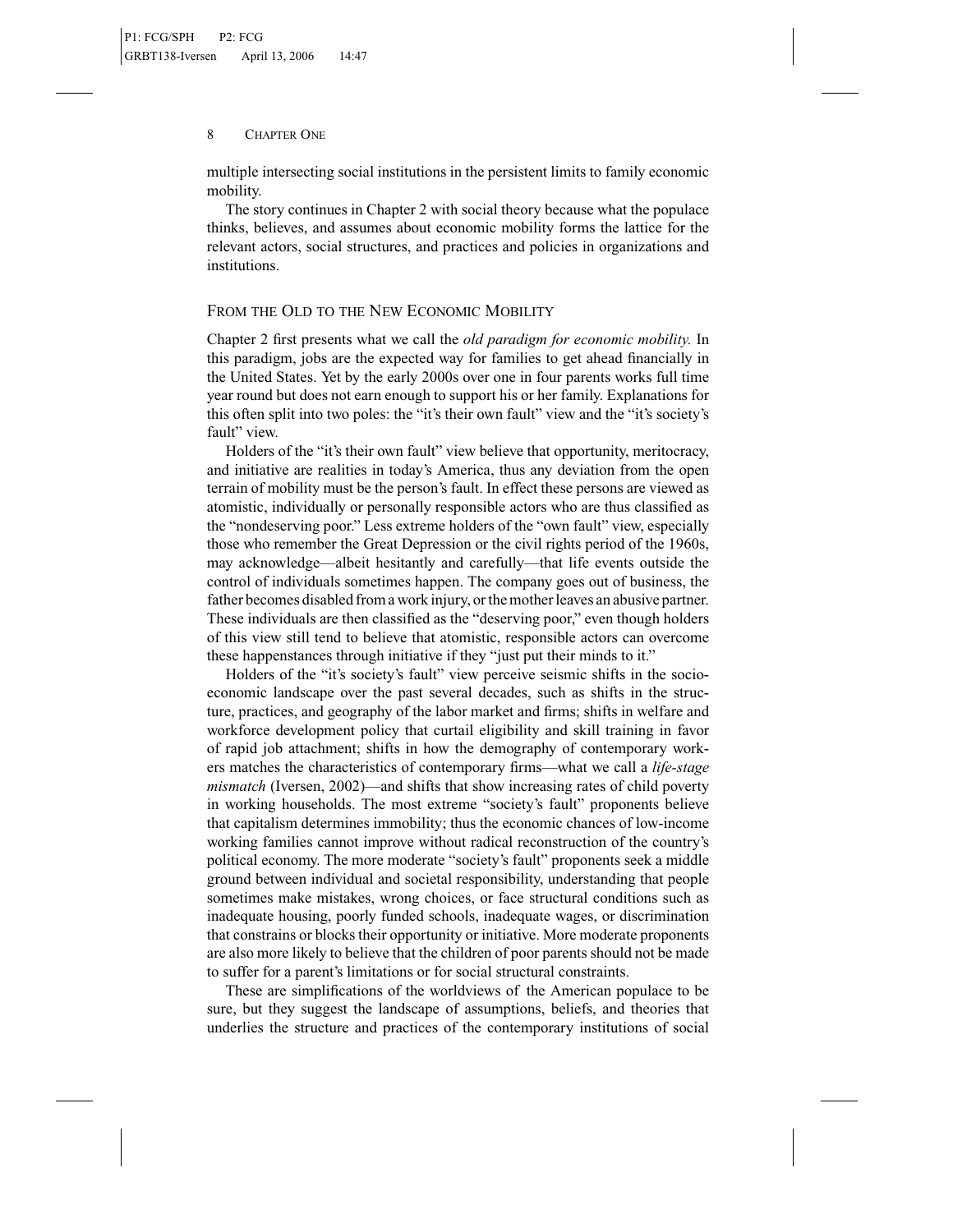reproduction that are germane to economic mobility—the family, workforce development, firms, children's schools, and the state through its public policies. The voices in this book, all of whom inhabit these institutional spheres, show us how the old paradigm limits or precludes economic mobility for families without prior economic advantage.

These voices also point to the need for a *new paradigm for economic mobility* that we sketch out in Chapter 2, especially as firms and other institutions face the forces of globalization and restructuring, however great or small these forces actually are. To maintain our country's historic philosophical principles and economic productivity, we argue that concepts from economic sociology form the framework for a new paradigm that our ethnographic findings laminate. In effect, a new paradigm for economic mobility fosters foundational American principles that are obscured by geographic and political dispersion and by neoliberal reliance on the market to solve all ills and needs: principles of interdependence, fairness, equity, and real opportunity.

Understanding that economic mobility is a thoroughly relational process leads toward the establishment of genuine trust and reciprocity in the intersecting relationships among education and workforce development institutions, workers and firms, as well as among families, firms, and children's schools. Successful mobility outcomes thus require developing and extending social and cultural capital along with human capital, as the weak ties of social networks (Granovetter, 1973) and the sanctioned credentials that result from institutionalized cultural capital (Bourdieu, 2001) merge with human capital attainment to form a legitimizing signal for those who make mobility-influencing decisions about hiring, promotion, layoff, and termination.

Finally, understanding that economic mobility is increasingly dynamic and variable, and that choice and decision processes involve both cognitive and emotional components, leads toward the development of greater mutuality in the authority relations and practices of firms and other organizations. Power relations then become more horizontal than vertical, multiple voices are sought in the crafting of procedures and regulations, and responsibility becomes relational rather than individual.

#### BACKGROUNDS AND LOCATIONS OF THE PARENTS AND CHILDREN

This theoretical framework undergirds the remaining chapters in the book. Chapter 3 lays out the characteristics of the key parents that illustrate the confluence of old paradigm experiences and new paradigm needs. The parents contend with both personal and structural challenges and constraints to mobility, not the least of which is a vulnerability to symptoms of depression as they lose hard-won jobs and employer-paid health insurance during the economic downturn in 2001 and beyond. The parents utilize extant subsidies and work supports to augment inadequate wages and employ geographic strategies and community involvement to enhance their own and their children's well-being. These parents are found to be similar to millions of other low-income adults in the country today on a selection of demographic characteristics, extending the likelihood that their experiences and voices express widespread realities and sentiments. Chapter 3 also explores the role of "place" in economic mobility, concluding that although knowledge about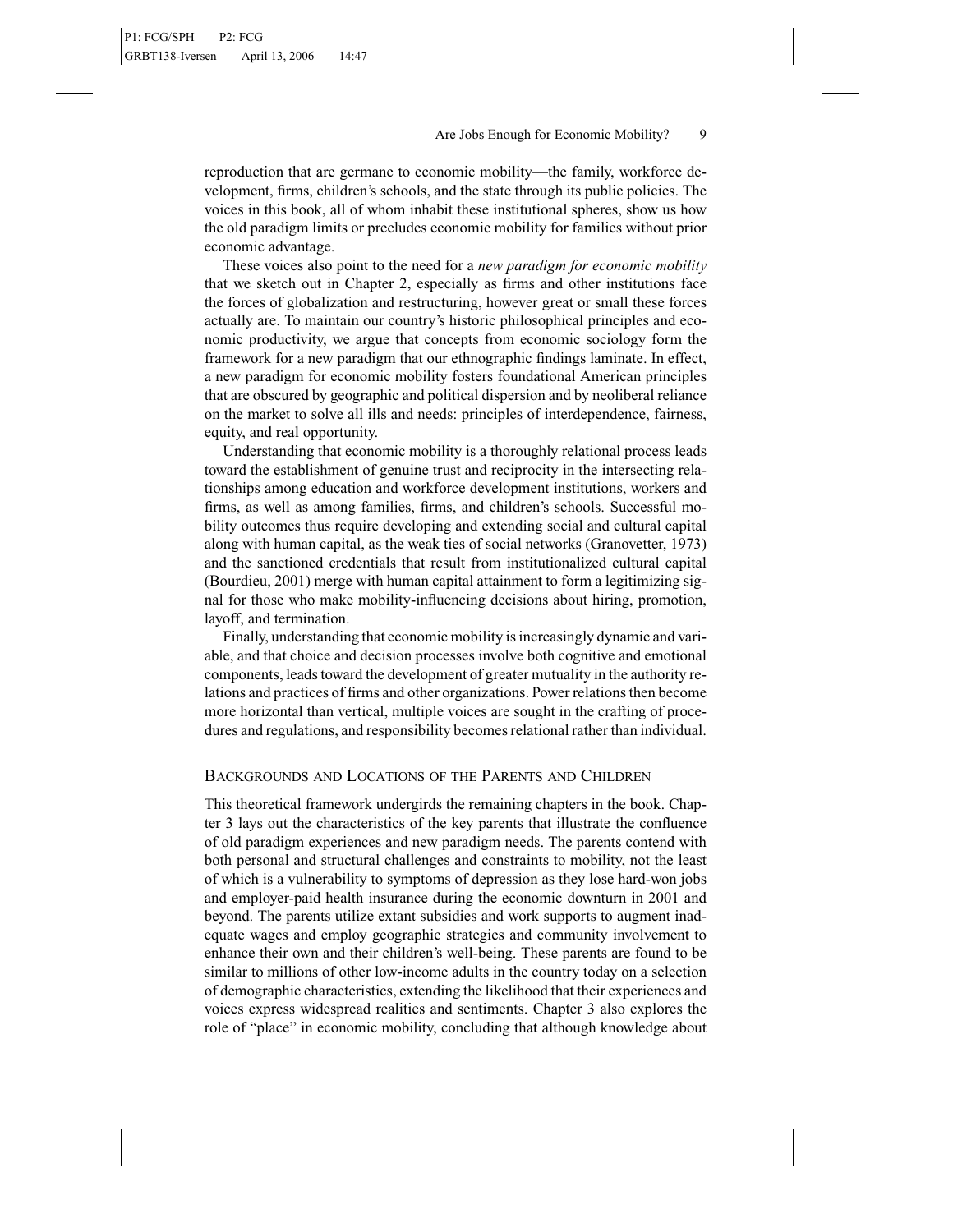place-based particularities is critical to the development of appropriate local policies and programs, state and national policies are the key to economic mobility writ large.

Chapter 4 leads us into the world of the children, illuminating the intersection of family history, developmental environments, violence and safety, and daily lives through the eyes and voices of the parents' preschool and school-age children and youth. Perhaps most important for intergenerational mobility, children of all ages cast a critical eye on the labor market based on how they experience their parents' work struggles. Although the children are grateful for the material benefits of their parents' new and better jobs, lessened family time, added family responsibilities, dangers and injuries to their mothers and fathers in the workplace, and mercurial job tenures seem to lead some children to express these concerns in the form of behavior and performance problems at school (details in Chapter 7) or through aggravated health conditions. Many children doubt that their merit will be rewarded with opportunity in the future as they see that trust, reciprocity, and mutuality are often lacking in the vital mobility spheres of firms and social policy.

The voices of the families and auxiliaries in the core analytical chapters of the book, Chapters 5 through 7, then show in depth how the institutions involved in economic mobility act and intersect.

#### WORKFORCE DEVELOPMENT PROGRAMS AND SYSTEMS

Chapter 5 takes us briefly through the history of federal education and job training legislation and programs, showing how they evolve from a human capital to a "work-first" focus. This evolution also entails a shift in nomenclature from "education and training" to "workforce development" which denotes a more systemic network orientation to employment and economic mobility.

Not fully successful yet in this goal at the federal level, local and regional workforce development networks, both in and external to the federal system, such as the one in which the key parents participate, are emerging. These new networks explicitly engage multiple organizations and institutions in a collaborative approach to both workforce and community economic development. Network partners often include but are not limited to workforce intermediaries, social and human service organizations, community colleges, vocational institutes, workforce policy boards, area businesses and firms, and state and local policymakers.

In effect, understanding that multiple institutions are integral to real opportunity for economic mobility leads toward the ways in which trust, power, reciprocity, and shared meanings can be used, horizontally and vertically, to craft and nurture dynamic and strategic partnerships among firms and other mobility-relevant social institutions. These partnerships aim to effectively span what Burt (1992, 2002) refers to in market relations as "structural holes," turning them into what we call *structured wholes* for the mobility of families and communities.

Countering earlier evaluation findings that education and job training programs "don't pay," conversion of workforce development networks into structured wholes constitutes the first bridge to economic opportunity for the families here. For sustained mobility, however, these networks need to be positioned to effect reciprocal changes in firms and public policy.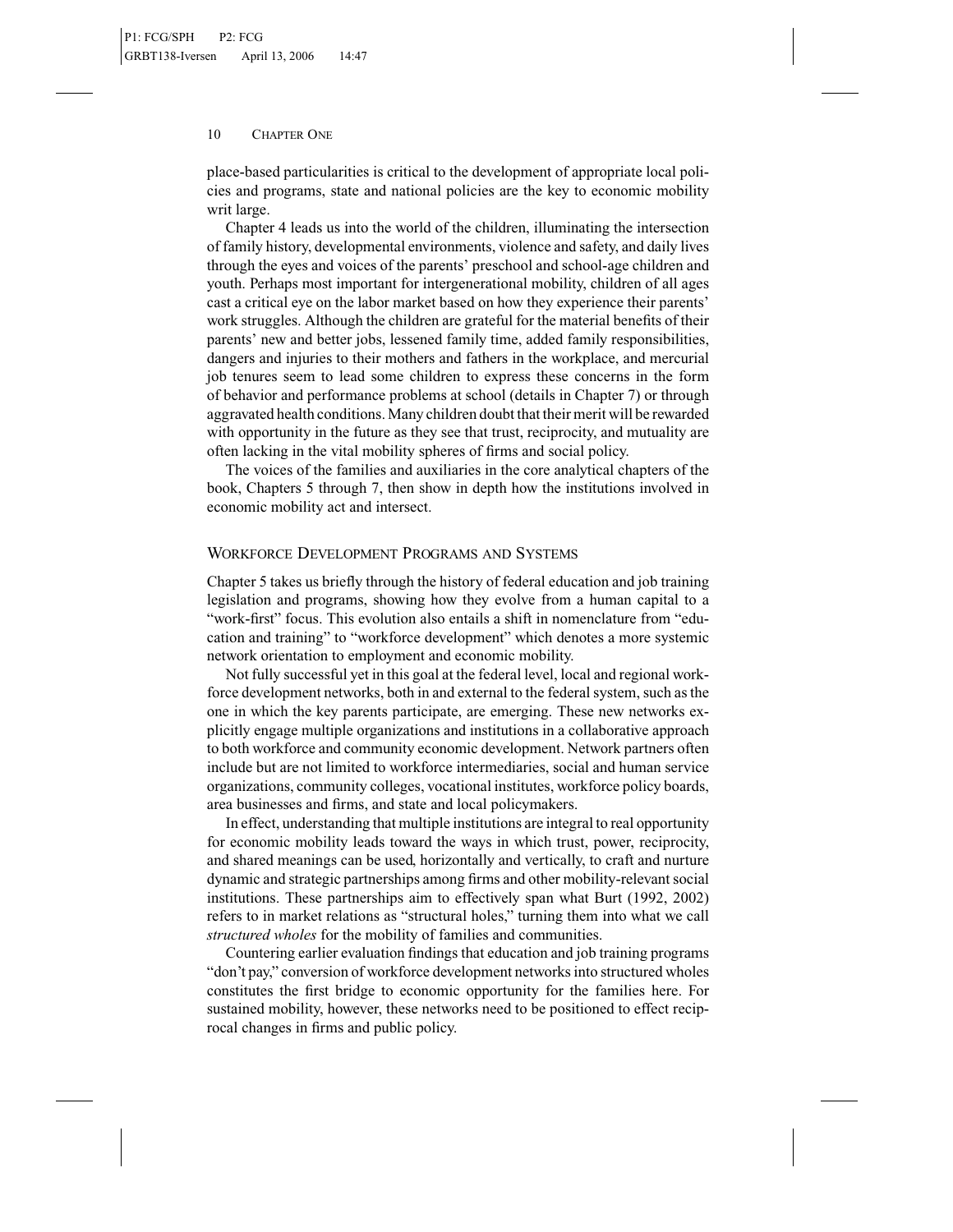## THE PARENTS' FIRMS

Despite good initial jobs in a wide array of industry sectors that result from the parents' workforce development programs, system reforms, and the tight economy of the late 1990s, Chapter 6 reveals that yesterday's firms seldom sustain or forward the mobility efforts of today's families. For the most part, the seventy-four firms in which the key parents work between 1998 and mid-2003 take the form of "autocratic family," "disengaged family," "fair-weather friend," or "roommate" rather than the more reciprocal form of "firm as partner" per the new mobility paradigm.

Chapters 3 and 5 show that work supports and skill training are important but not sufficient for economic mobility. Chapter 6 shows that wages, the adequacy of the wages, and how firms are organized and run profoundly affect the economic mobility of low-income families. Reportedly, these factors increasingly affect the mobility of managers and white collar workers as well (Cappelli, 1999; Osterman, 2005). While some view wage inadequacy as expectable in a capitalist political economy (Braverman, 1974; Edwards, 1979; Lafer, 2002), this chapter suggests that wage inadequacy results from choices about organizational conditions and relations that workers, firms, educators, and policymakers make according to old paradigm assumptions and myths, as other scholars see it in part (Miller, 1999, 2003; Nee, 2003; Newman, 2002; Swedberg, 2003). Turbulent global, national, and local conditions affecting the production capacities and profitability of contemporary firms, together with old paradigm forms of wage distribution, organizational structure, and relations, intersect in firms' and workers' responses to these external and internal challenges.

Despite turbulence, two in five of the families make substantial progress toward family-sustaining incomes—at least for a time. Still, three in five families do not, many of whose progress is buffeted by firm, economic, family, and policy disconnects. Although many parents change firms two or three times over the five years we know them, in line with the old paradigm view of advancement, few find that their hard work or persistence ensures mobility. For all the families, sustained mobility requires an intersecting network that consists of their firms, the economy, public policy, and their children's schools.

#### THE CHILDREN'S SCHOOLS

Children's schools influence children's mobility vertically (intergenerationally) through human capital attainment, but they also influence family mobility horizontally (intragenerationally) through their impact on parents' work. Chapter 7 details the dangers, material inadequacies, and tensions that children confront in their daily "work" at school that are likely to influence their future mobility. At the same time parents and schools both confront stumbling blocks to their respective goals because labor market and educational institutions frequently do not recognize the other's value. This chapter details two sets of intersecting but misaligned actors: first, children's schools, families, and firms; and second, children's schools, families, and public and school policies.

Further, because the institutional actors are organized and funded as silos, the communication and creative strategizing that could emerge from trusted, reciprocal